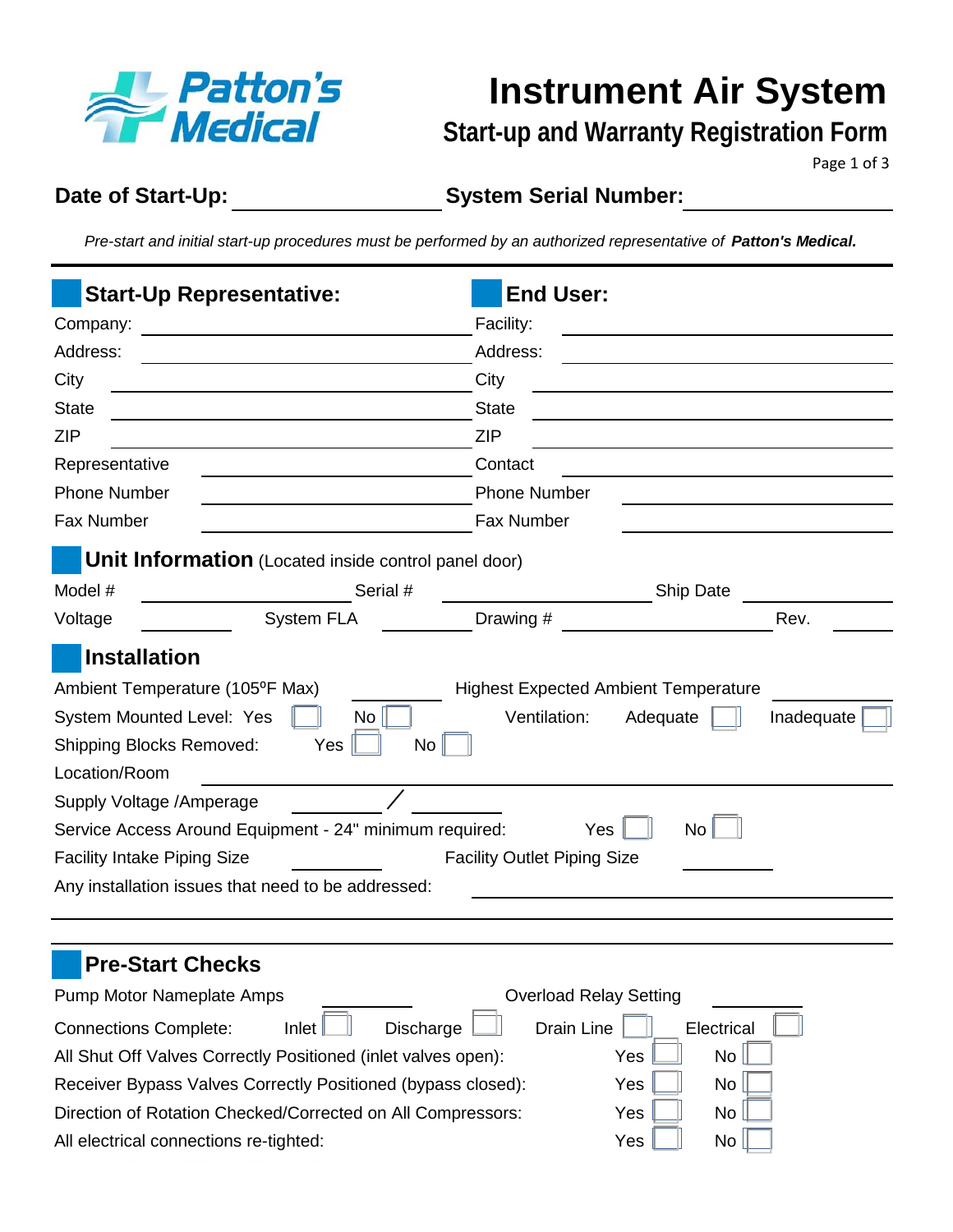

## **Instrument Air System**

**Start-up and Warranty Registration Form**

### **Date of Start-Up: System Serial Number:**

| <b>Operational Checks</b>        |                                                           |         |                       |              |                  |  |
|----------------------------------|-----------------------------------------------------------|---------|-----------------------|--------------|------------------|--|
| #1 Motor Volts:                  | $L1-L2$                                                   | $L2-L3$ | $L1-L3$               |              |                  |  |
| #2 Motor Volts:                  | $L1-L2$                                                   | $L2-L3$ | $L1-L3$               |              |                  |  |
| #3 Motor Volts:                  | $L1-L2$                                                   | $L2-L3$ | $L1-L3$               |              |                  |  |
| #4 Motor Volts:                  | $L1-L2$                                                   | $L2-L3$ | $L1-L3$               |              |                  |  |
| #5 Motor Volts:                  | $L1-L2$                                                   | $L2-L3$ | $L1-L3$               |              |                  |  |
| #6 Motor Volts:                  | $L1-L2$                                                   | $L2-L3$ | $L1-L3$               |              |                  |  |
| #7 Motor Volts:                  | $L1-L2$                                                   | $L2-L3$ | $L1-L3$               |              |                  |  |
| #8 Motor Volts:                  | $L1-L2$                                                   | $L2-L3$ | $L1-L3$               |              |                  |  |
| #1 Motor Amps:                   | L1                                                        | L2      | L <sub>3</sub>        |              |                  |  |
| #2 Motor Amps:                   | L1                                                        | L2      | L3                    |              |                  |  |
| #3 Motor Amps:                   | L1                                                        | L2      | L <sub>3</sub>        |              |                  |  |
| #4 Motor Amps:                   | L1                                                        | L2      | L <sub>3</sub>        |              |                  |  |
| #5 Motor Amps:                   | L1                                                        | L2      | L <sub>3</sub>        |              |                  |  |
| #6 Motor Amps:                   | L1                                                        | L2      | L <sub>3</sub>        |              |                  |  |
| #7 Motor Amps:                   | L1                                                        | L2      | L <sub>3</sub>        |              |                  |  |
| #8 Motor Amps:                   | L1                                                        | L2      | L <sub>3</sub>        |              |                  |  |
| <b>Pressure Switch Settings:</b> | Lead                                                      |         | 2nd                   | 3rd          | 4th              |  |
|                                  | 5th                                                       |         | 6th                   | 7th          | 8th              |  |
| <b>Alternation Verified:</b>     | Yes <sub>l</sub>                                          | No      | Noise & Vibration OK: |              | Yes<br><b>No</b> |  |
| Alarms Checked:                  | <b>High Temp Lights</b>                                   | Yes     | No <sub>1</sub>       | Lag Pump Run | No<br>Yes        |  |
|                                  | High Temp Shutdown Function                               |         | No<br>Yes             |              |                  |  |
|                                  | <b>Dryers and Regulators Operational Checks</b>           |         |                       |              |                  |  |
| <b>Desiccant Dryer #1</b>        |                                                           |         |                       |              |                  |  |
| Manual Purge:                    | Switching Properly (every 1 min 30 seconds):              |         |                       | Yes          | No               |  |
|                                  | Purges Properly:                                          |         |                       | Yes          | No               |  |
| Demand Purge:                    | No<br>Tower Pressure Equalizes Below Minus -10° C:<br>Yes |         |                       |              |                  |  |
| <b>Desiccant Dryer #2</b>        |                                                           |         |                       |              |                  |  |
| Manual Purge:                    | Switching Properly (every 1 min 30 seconds):              |         |                       | Yes          | No               |  |
|                                  | Purges Properly:                                          |         |                       | Yes          | No               |  |
| Demand Purge:                    | Tower Pressure Equalizes Below Minus -10° C:              |         |                       | Yes          | No               |  |